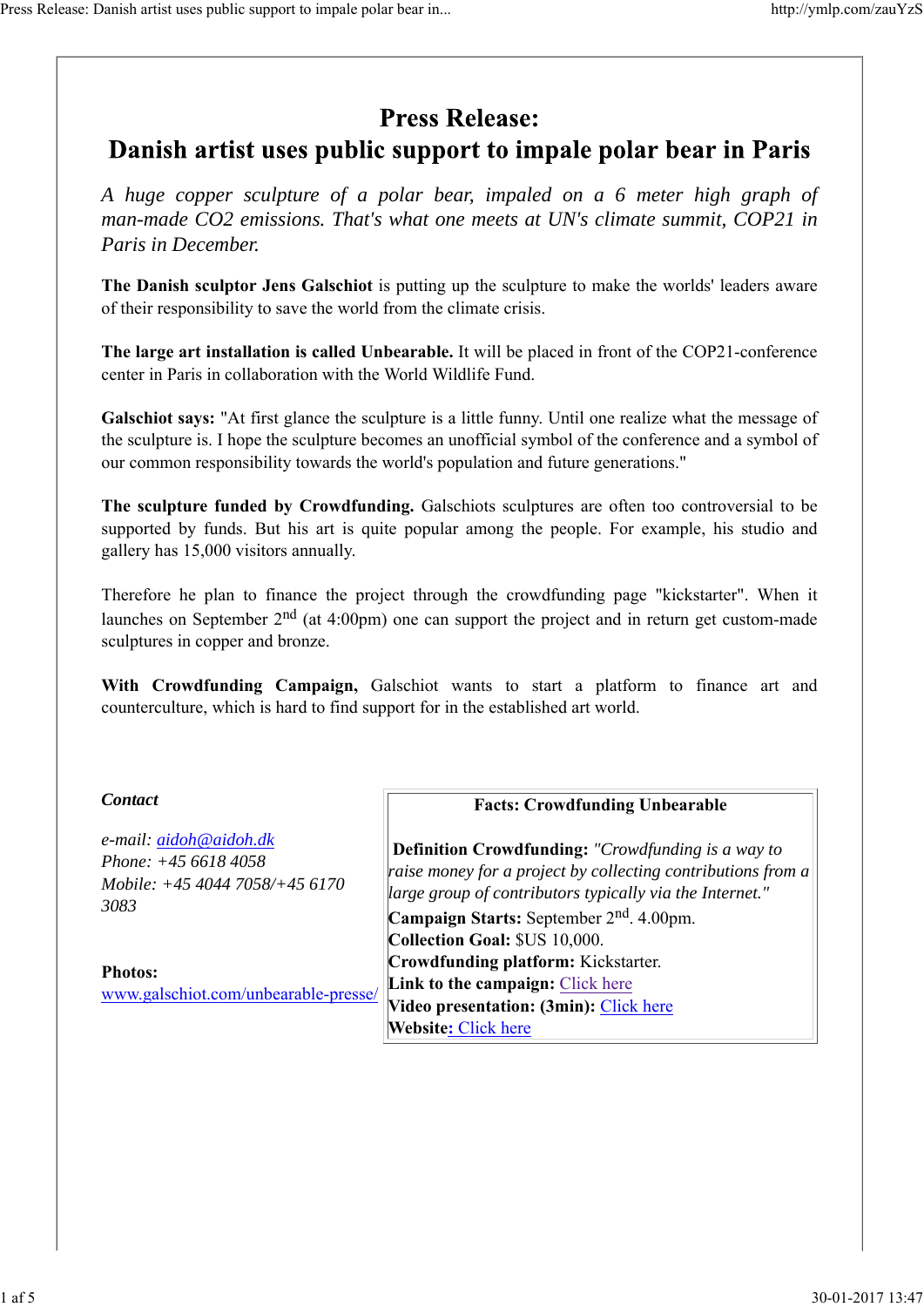# **REWARDS (in crowdfunding campaign)**

#### 1. (5 \$) BEAR HUG

A virtual hug and a digital card thanking you for supporting the art project. Invitation to join our art-sculpture-parade at COP21 demonstration in Paris this December. We have music, fliers and perhaps coffee :)

#### 2. (15 \$) WALL PAPER + REFRESHMENT

Digital, signed color photo - can be used as a Wall Paper Invitation to join COP21 demonstration in Paris where the (Unbearable) crew will offer some refreshing to drink.

#### 3. (25\$) EXCLUSIVE COLOR PRINT

Luxury printet special photo from the making of the Unbearable project. 20 pieces, each numbered and signed by the artist. Invitation to join our art-sculpture-parade at COP21 demonstration in Paris this December. We have klezmer music and perhaps coffee :)

#### 4. 80 \$) BRONZE PENDANT photos

Original pendant made in solid bronze, in shape of the polar bear from the sculpture. Comes with a leather necklace. Comes with a card, signed by the artist thanking you for supporting the art project. Gallery Price 100\$.

#### 5. 100\$) IMPALED POLAR BEAR photos

 OBS: vi har kun sat 20 styk på Crowdfundings siden. Original polar bear (3,5 cm) sculpture in bronze. Impaled on a steel spike. The sculpture is

numbered and signed by the artist (300 pieces in total). Comes with a card, signed by the artist Jens Galschiot thanking you for supporting the art project.

Gallery price 125\$ - limited offer on Kickstarter

#### 6. (950\$) UNBEARABLE IMPALED photos

OBS: vi har kun sat 10 styk på Crowdfundings siden Original sculpture in massive bronze. 9cm Polar Bear, impaled on a steel spike. Unique, limited edition artwork. 30 pieces, individually numbered and signed by artist Jens Galschiot. Comes with a card, signed by the artist thanking you for supporting the art project.

Gallery price 1,200\$ - time limited offer on kickstarter.

#### 7. (1,300\$) UNBEARABLE SCULPTURE photos

Original model of the big sculpture. Polar bear in massive bronze (9cm), impaled on a steel graph.

Unique, limited edition (20 pieces in total) artwork. Individually numbered and signed by the artist.

Comes with a card, signed by the artist thanking you for supporting the art project. Gallery price 1,500\$ - time limited offer on kickstarter.

#### 8. (1,800\$) LARGE UNBEARABLE IMPALED. photos

OBS: vi har kun sat 5 styk på Crowdfundings siden Unique, limited edition (20pieces in total) sculpture. 20cm high copper model of the original polar bear, impaled on a large steel spike. Each is individually numbered and signed by artist Jens Galschiot. Comes with a card, signed by the artist thanking you for supporting the art project. Gallery price 2200\$ - time limited offer on kickstarter. OBS: vi har kun sat 5 styk på Crowdfundings siden

### **Thoughts about Art Crowdfunding**







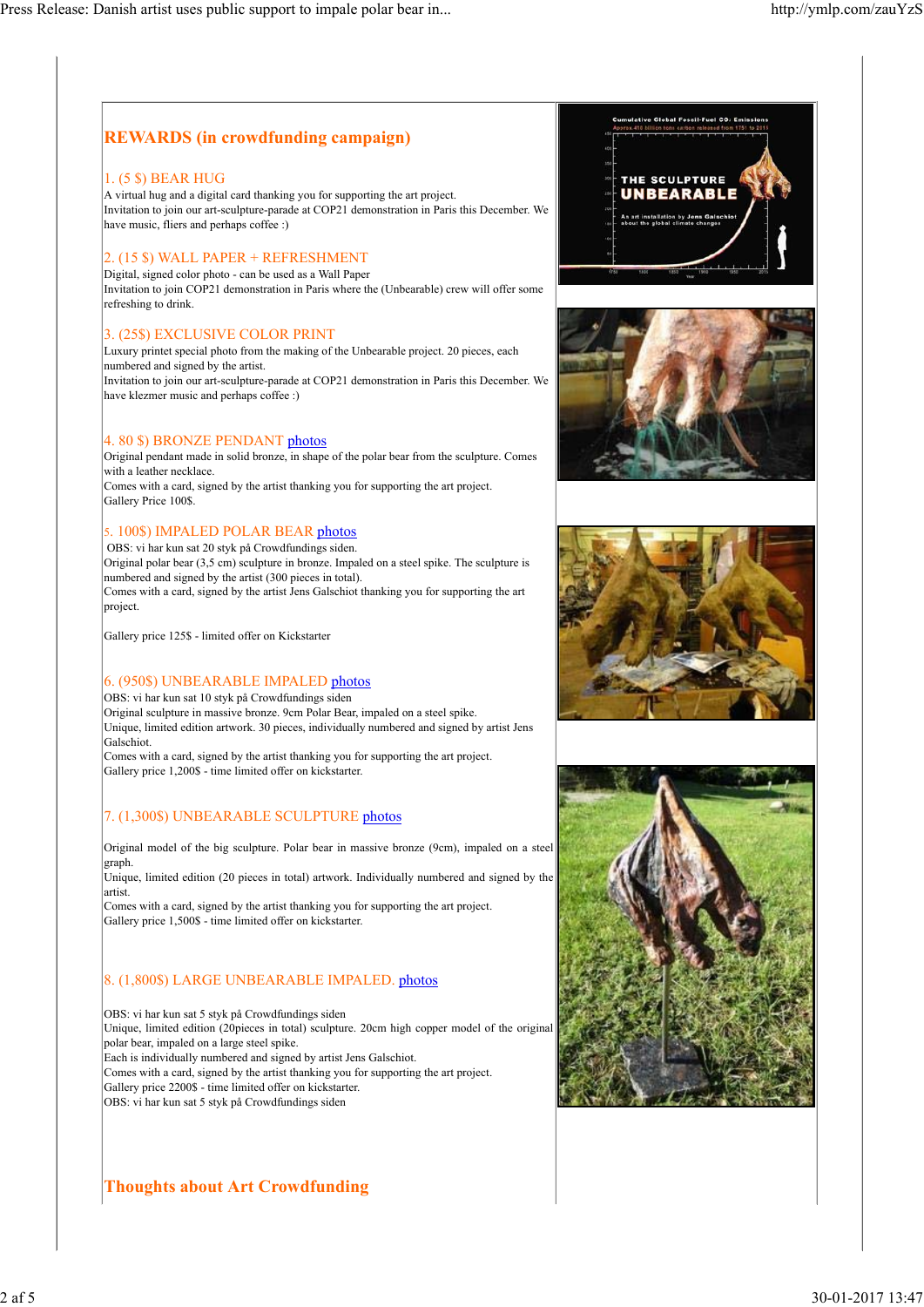**It is no secret that it is very hard to get the economical means for Galschiot's wild projects.** A lot of the people we have talked to about these projects agree that the projects are both important and exciting. They praise Galschiot for his ability to rethink art's ability to create debate and dialogue. But when it comes to financial support they hesitate.

**Galschiot sought funding for the "Children of Abraham",** the project on religious Fundamentalism, from the Danish Art Fund, and even though the project was launched within the art institution at Silkeborg Bad (museum), the project was rejected.

**Then we became very tired of heavy, reactionary** and not that risk taking funds, as well as the state's equally hopeless and nepotistic art support. Our reaction was to give the Art Fund the finger and start our own fundraising by selling Galschiot sculptures to fund the project.

**This fundraising resulted in 550.000 (Dkkr) in a month** and financed the exhibit. We learned that it is a lot more fun to work our way through the funding, than sitting, being angry and depressed, and losing the energy we needed to make our art project.

**This success has given us the drive to use this new global funding platform for our activities,** and we have chosen to use Crowdfunding to build this platform on. As any artist knows it is not a problem for an artist to make art. The problem is to sell this art at a fairly reasonable price. This is where this new platform enters.

## **"Unbearable" will be the first!**

**Galschiot has chosen to use the sculpture "Unbearable" as the first project for crowdfunding.** Its significance and sex appeal is some of the reasons, why we have chosen this project. Most likely it will not be the last, because Galschiot is counting on, that crowdfunding has the potential to be a possible financing strategy for more of his artistic projects.

**As formerly mentioned "Unbearable" will be exhibited in Paris at COP21 at the end of November.** "Unbearable" images a huge polar bear, which is impaled by a CO2 graph. This will remind the world leaders of their responsibility towards the climate, and we are expecting it to get a central place in Paris and at COP21. The donations from the crowdfunding will go to transport, exhibition and the casting of the sculpture.

# **Cooperation with WWF - World Wildlife Fund**

**We are cooperating with WWF (World Wildlife Fund),** which is one of the biggest environment organizations in the world. WWF has given a good contribution to the production of the sculpture, and we have therefore already started on building the sculpture. The cooperation with WWF will give the "Unbearable" project a larger opportunity for global exposure in connection with COP21 in Paris. We are looking forward to this cooperation.

\*\*\*\*\*\*\*\*\*\*\*\*\*\*\*\*\*

**About Jens Galschiøt:** 





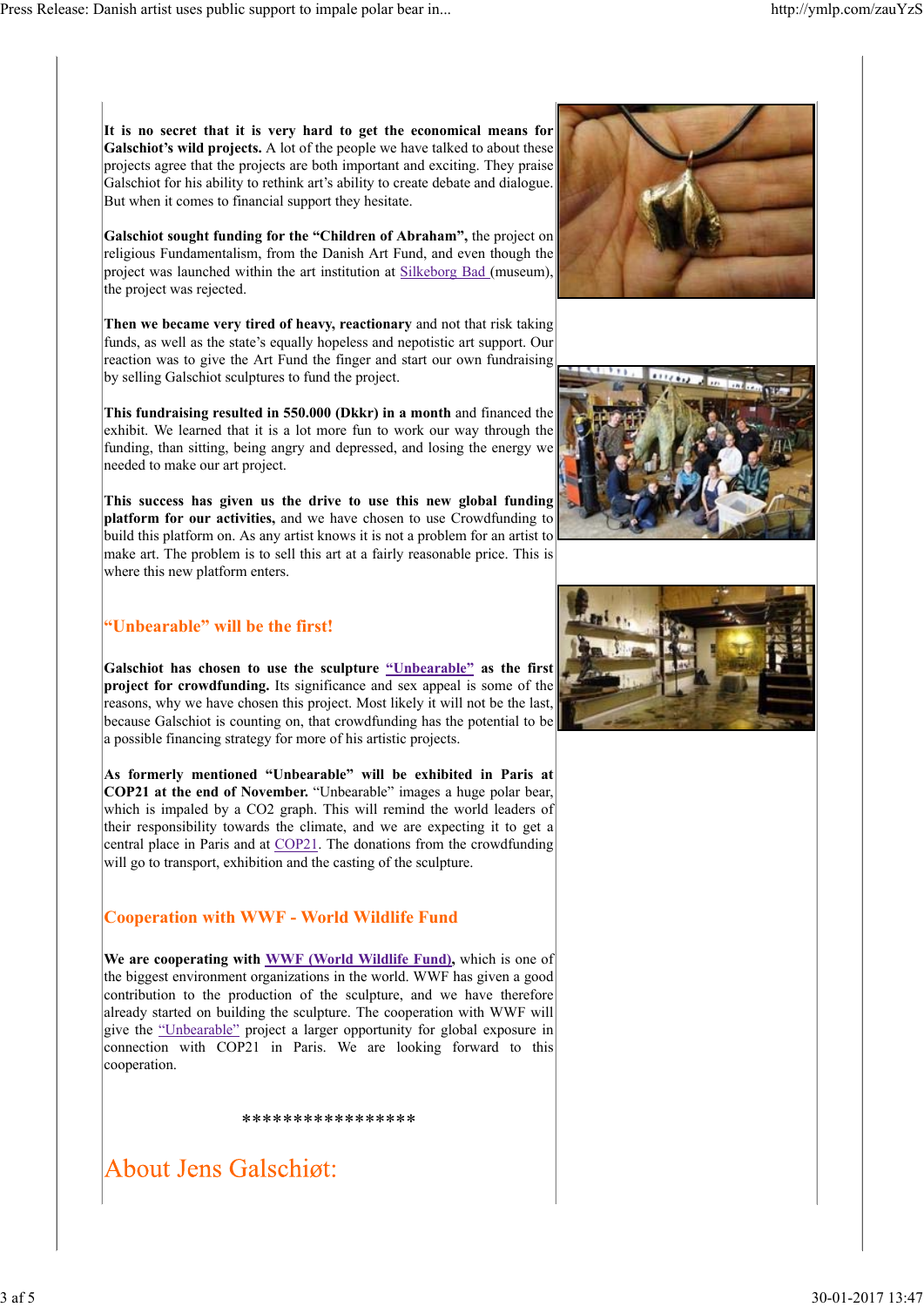

### **This mail has been sent from the sculptor Jens Galschiøt's workshhop.**

#### **Contact to the workshop:**

Galleri Galschiøt Banevænget 22 5270 Odense N

Tlf : (+45) 6618 4058

Fax:(+45) 6618 4158

**E-mail**: aidoh@aidoh.dk

**websider:** To Gallery Galschiot To Galschot webside